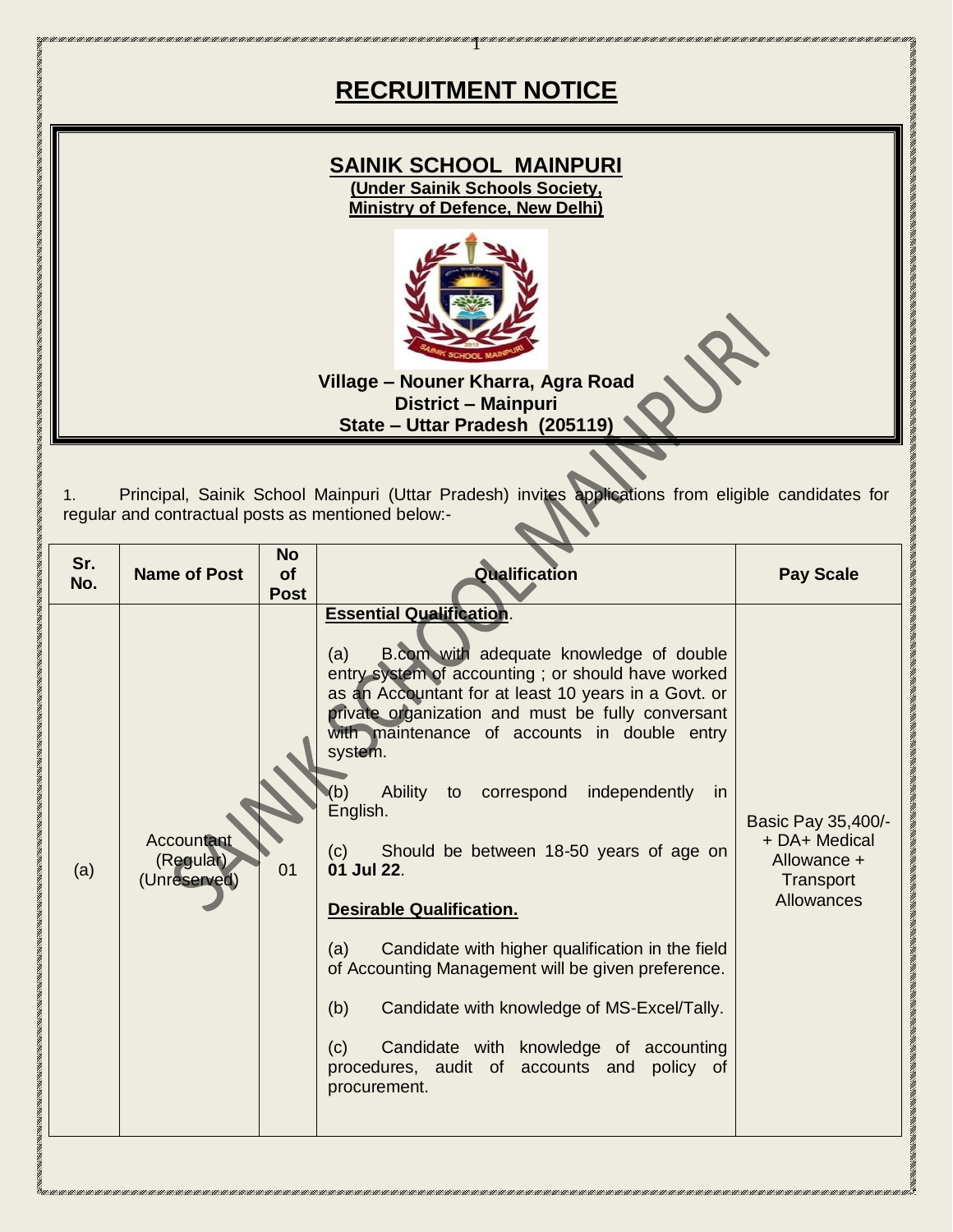| (b) | General<br>Employee<br>(Regular)<br>(Unreserved)                            | 01 | <b>Essential Qualification</b><br>Should<br>have<br>(a)<br>passed<br>matriculation<br>or<br>equivalent qualification from a recognised Board or<br>University.<br>(b)<br>Should be between 18 - 50 years of age on<br>01 Jul 2022.<br><b>Physical &amp; Skill Ability.</b><br>1.6 Kms run, Carrying of load, 7.5 kg in a<br>(a)<br>sack, Digging of 2"×2"×2" pits for tree plantation.<br>5 m Shuttle<br>(b)<br><b>Desirable Qualifications</b><br>Working experience in any of the fields like<br>(a)<br>Physical training, Cooking, Haircutting, Laundry,<br>Masonry, Gardening, Office Messenger, Plumber,<br>Carpentry, House Keeping, Sweeper etc. will be<br>given preference.    | Basic Pay 18,000/-<br>(DA+ Medical<br>Allowance +<br>Transport<br>Allowances) |
|-----|-----------------------------------------------------------------------------|----|-----------------------------------------------------------------------------------------------------------------------------------------------------------------------------------------------------------------------------------------------------------------------------------------------------------------------------------------------------------------------------------------------------------------------------------------------------------------------------------------------------------------------------------------------------------------------------------------------------------------------------------------------------------------------------------------|-------------------------------------------------------------------------------|
| (c) | General<br>Employee<br>(Contractual)<br>$(02 \times UR)$<br>$(01 \times S)$ | 03 | <b>Essential Qualification</b><br>Should have<br>(a)<br>passed<br>matriculation<br>or<br>equivalent qualification from a recognised Board or<br><b>University</b><br>Should be between 18 - 50 years of age on<br>(b)<br>01 Jul 2022.<br><b>Physical &amp; Skill Ability.</b><br>1.6 Kms run, Carrying of load, 7.5 kg in a<br>(a)<br>sack, Digging of 2"×2"×2" pits for tree plantation.<br>5 m Shuttle<br>(b)<br><b>Desirable Qualifications</b><br>Working experience in any of the fields like<br>(a)<br>Physical training, Cooking, Haircutting, Laundry,<br>Masonry, Gardening, Office Messenger, Plumber,<br>Carpentry, House Keeping, Sweeper etc. will be<br>given preference. | Consolidated<br>salary of Rs.<br>12,090/-<br>per month                        |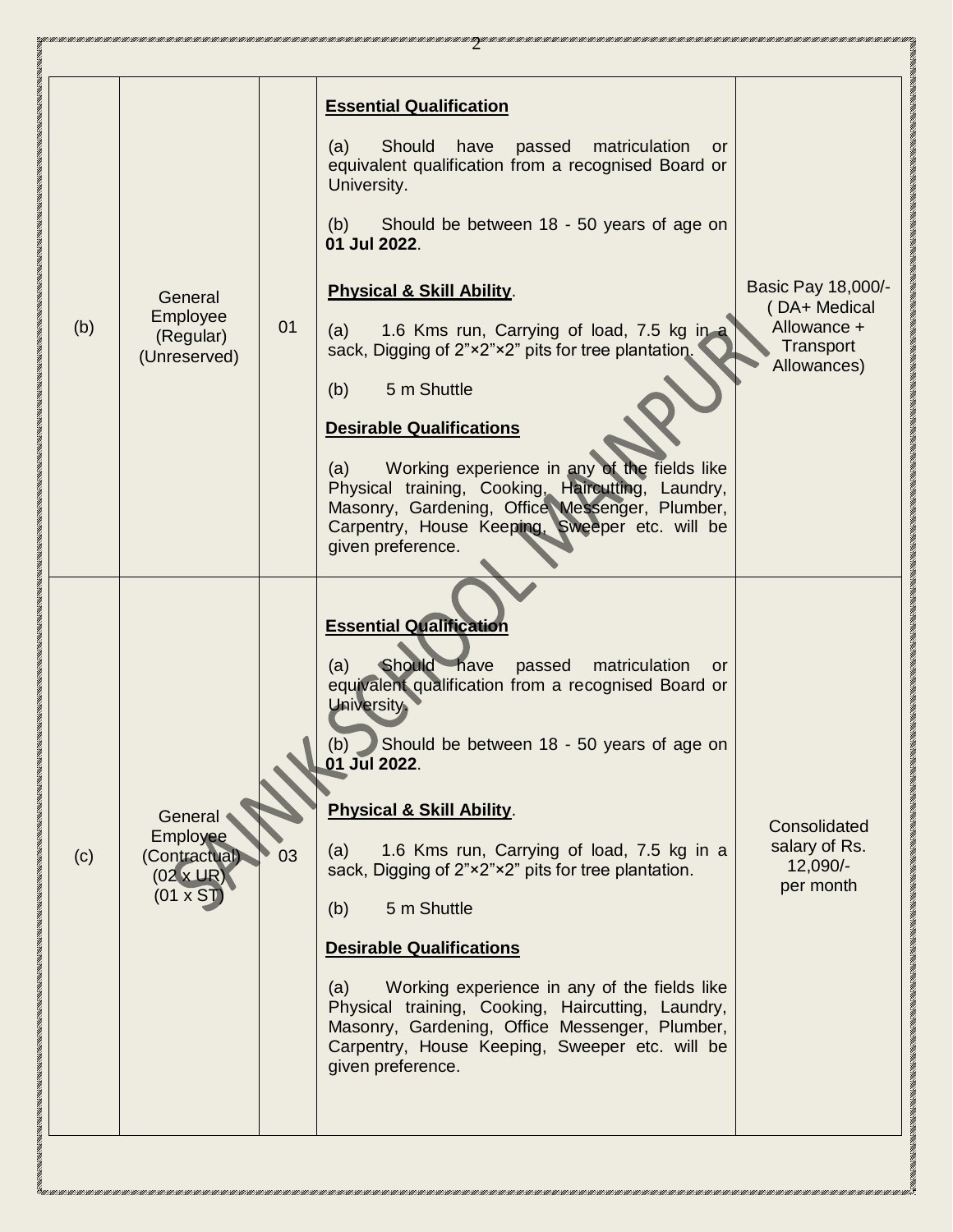|     | applications is 21 Mar 22.                                 |    | <b>PREVIOUS NOTIFICATION</b><br>Note :- It is for information of all candidates that the recruitment process of undermentioned<br>vacancies in Sainik School Mainpuri (UP) advertised vide published in the Employment Newspaper on<br>22-11-2021 with closing date as 21-12-2021, has now been reactivated. The last date of receiving                                                                                                                                                                                                                                                                                                                                                                                                                                                                                                                                                                                                                                                                                                                                                                                                                                                                                 |                                                                                                                 |
|-----|------------------------------------------------------------|----|-------------------------------------------------------------------------------------------------------------------------------------------------------------------------------------------------------------------------------------------------------------------------------------------------------------------------------------------------------------------------------------------------------------------------------------------------------------------------------------------------------------------------------------------------------------------------------------------------------------------------------------------------------------------------------------------------------------------------------------------------------------------------------------------------------------------------------------------------------------------------------------------------------------------------------------------------------------------------------------------------------------------------------------------------------------------------------------------------------------------------------------------------------------------------------------------------------------------------|-----------------------------------------------------------------------------------------------------------------|
| (a) | <b>TGT Hindi</b><br>(Regular)<br>(UR)                      | 01 | * Candidates who have already applied for undermentioned posts need not to apply again.<br><b>Essential Qualification.</b><br>(a) Four years integrated degree courses of<br>Regional College of Education of NCERT in the<br>concerned subject with at least 50% marks in<br>aggregate.<br><b>OR</b><br>Bachelor's Degree with at least 50% marks in<br>the concerned subject/combination of subject and in<br>aggregate.<br>(b) B.Ed or equivalent degree from a recognized<br>University.<br>(c) Pass in the Central Teacher Eligibility Test<br>(CTET) conducted by CBSE in accordance with the<br>guidelines framed by the NCTE for the purpose.<br>(d) Should have Hindi as a subject in all three years<br>of graduation.<br>(e) Age should be between 21 to 35 years of age<br>on 01 Jul 2022.<br><b>Desirable Qualification.</b><br>(a) Candidates possessing PG Degree or any other<br>higher qualification will be given preference.<br>(b) Candidates with experience of teaching in<br>residential public school and proficiency in games as<br>well as in co-curricular activities will be given<br>preference.<br>Candidates with knowledge of Computer<br>(C)<br>Applications will be given preference. | <b>Basic Pay</b><br>Rs. 44900/- + DA +<br><b>Medical</b><br>Allowance +<br><b>Transport</b><br><b>Allowance</b> |
| (b) | <b>Art Master</b><br>(Contractual)<br>(Reserved for<br>SC) | 01 | <b>Essential Qualification.</b><br>(a) Five Years' recognized Diploma in drawing and<br>Painting/Sculpture/Graphic Art.                                                                                                                                                                                                                                                                                                                                                                                                                                                                                                                                                                                                                                                                                                                                                                                                                                                                                                                                                                                                                                                                                                 | Rs. 25,000/-<br><b>Consolidated Pay</b>                                                                         |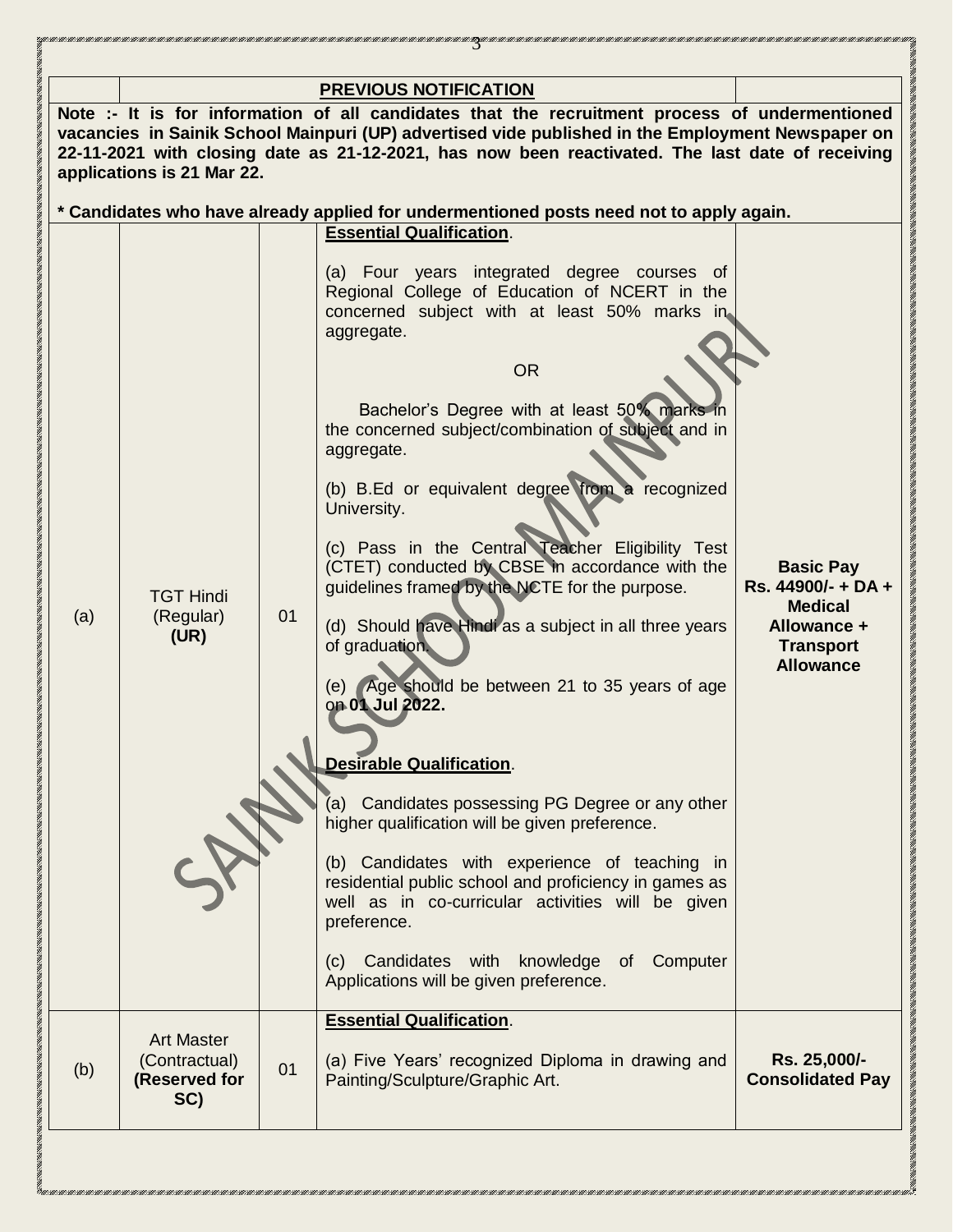|     |                                                                       |    | <b>OR</b>                                                                                                                                                                                                                                                                                                                                                                                                                                                                                                                                                                                                                                                                     |                                                                                                    |
|-----|-----------------------------------------------------------------------|----|-------------------------------------------------------------------------------------------------------------------------------------------------------------------------------------------------------------------------------------------------------------------------------------------------------------------------------------------------------------------------------------------------------------------------------------------------------------------------------------------------------------------------------------------------------------------------------------------------------------------------------------------------------------------------------|----------------------------------------------------------------------------------------------------|
|     |                                                                       |    | <b>Equivalent recognized Degree</b>                                                                                                                                                                                                                                                                                                                                                                                                                                                                                                                                                                                                                                           |                                                                                                    |
|     |                                                                       |    | (b) Working knowledge of Hindi & English.                                                                                                                                                                                                                                                                                                                                                                                                                                                                                                                                                                                                                                     |                                                                                                    |
|     |                                                                       |    | (c) Should be between 21 to 35 years of age on<br>01 Jul 2022.                                                                                                                                                                                                                                                                                                                                                                                                                                                                                                                                                                                                                |                                                                                                    |
|     |                                                                       |    | <b>Desirable Qualification.</b>                                                                                                                                                                                                                                                                                                                                                                                                                                                                                                                                                                                                                                               |                                                                                                    |
|     |                                                                       |    | (a) Candidates possessing PG Degree or any other<br>higher qualification will be given preference.                                                                                                                                                                                                                                                                                                                                                                                                                                                                                                                                                                            |                                                                                                    |
|     |                                                                       |    | (b) Candidates with experience of teaching<br>residential public school and proficiency in games as<br>well as in co-curricular activities will be given<br>preference.                                                                                                                                                                                                                                                                                                                                                                                                                                                                                                       |                                                                                                    |
|     |                                                                       |    | Candidates with<br>knowledge<br>of<br>Computer<br>(c)<br>Applications will be given preference.                                                                                                                                                                                                                                                                                                                                                                                                                                                                                                                                                                               |                                                                                                    |
| (c) | <b>Music Teacher</b><br>(Contractual)<br>(Reserved for<br>ST)         |    | <b>Essential Qualification.</b><br>(a) Higher Secondary with a degree or diploma in<br>music from any of the recognized institutions.<br>Competence to teach through English/Hindi.<br>(b)<br>(c) Should be between 21 to 35 years of age on<br>01 Jul 2022.<br><b>Desirable Qualification.</b><br>(a) Candidates possessing PG Degree or any other<br>higher qualification will be given preference.<br>(b) Candidates with experience of teaching in<br>residential public school and proficiency in games as<br>well as in co-curricular activities will be given<br>preference.<br>Candidates with knowledge of Computer<br>(c)<br>Applications will be given preference. | Rs. 25,000/-<br><b>Consolidated Pay</b>                                                            |
| (d) | <b>Office</b><br>Superintendent<br>(Regular)<br>(Reserved for<br>OBC) | 01 | <b>Essential Qualification.</b><br>(a)<br>Graduate with 5 years office experience of<br>supervisory post in a Govt or commercial<br>establishment or 7 years experience as UDC or<br>equivalent in the school.                                                                                                                                                                                                                                                                                                                                                                                                                                                                | <b>Basic Pay 35,400/-</b><br>+ DA+ Medical<br>Allowance +<br><b>Transport</b><br><b>Allowances</b> |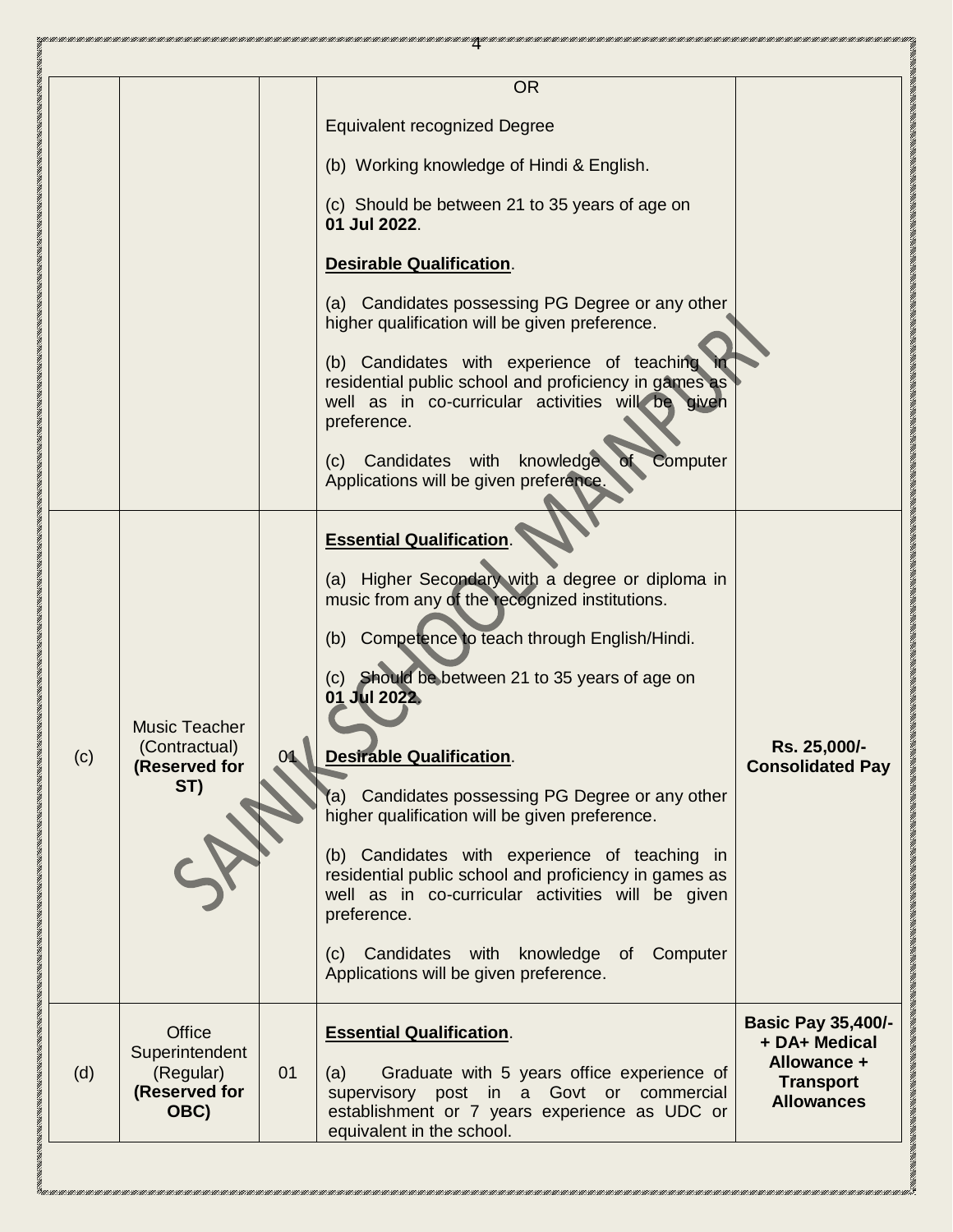|     |                                                                   |    | (b)<br>Ability to correspond independently in English.<br>Should be between 18 - 50 years of age on<br>(c)<br>01 Jul 2022.<br><b>Note:</b> - The condition of being a graduate is waived<br>off for ex-serviceman who had attained the rank of<br>JCOs in the Clerical Cadre and for Ex-Defence<br>Service Officer.<br><b>Desirable Qualification.</b><br>Knowledge of Rules of Civil Administration.<br>(a)<br>of Computer<br>Candidates with knowledge<br>(b)<br>Applications will be given preference.<br>Typing speed of min 40 wpm (English) in MS<br>(c)<br>Word. |                                                                                                                 |
|-----|-------------------------------------------------------------------|----|-------------------------------------------------------------------------------------------------------------------------------------------------------------------------------------------------------------------------------------------------------------------------------------------------------------------------------------------------------------------------------------------------------------------------------------------------------------------------------------------------------------------------------------------------------------------------|-----------------------------------------------------------------------------------------------------------------|
| (e) | Librarian<br>(Regular)<br>(Reserved for<br>SC)                    | 01 | <b>Essential Qualification.</b><br>Graduate with degree/diploma in Library<br>(a)<br>Science from a recognized Institution.<br>Ability to converse fluently in English.<br>(b)<br>Should be between 21-35 years of age on<br>(c)<br>01 Jul 2022<br>Desirable Qualification.<br>(a) Candidates possessing PG Degree or any other<br>higher qualification will be given preference.<br>Candidates with knowledge of Computer<br>(b)<br>Applications will be given preference.                                                                                             | <b>Basic Pay</b><br>Rs. 44900/- + DA +<br><b>Medical</b><br>Allowance +<br><b>Transport</b><br><b>Allowance</b> |
| (f) | Lab Assistant<br>(Chemistry)<br>(Regular)<br>(Reserved for<br>ST) | 01 | <b>Essential Qualification.</b><br>Intermediate pass in Science or equivalent in<br>(a)<br>the subject.<br>Should be between 18 - 50 years of age on<br>(b)<br>01 Jul 2022.<br><b>Desirable Qualification.</b><br>Preference will be given to candidates -<br>Acquiring higher qualifications.<br>(a)                                                                                                                                                                                                                                                                   | <b>Basic Pay</b><br>Rs. 25,500/- + DA<br>+ Medical<br>Allowance +<br><b>Transport</b><br><b>Allowance</b>       |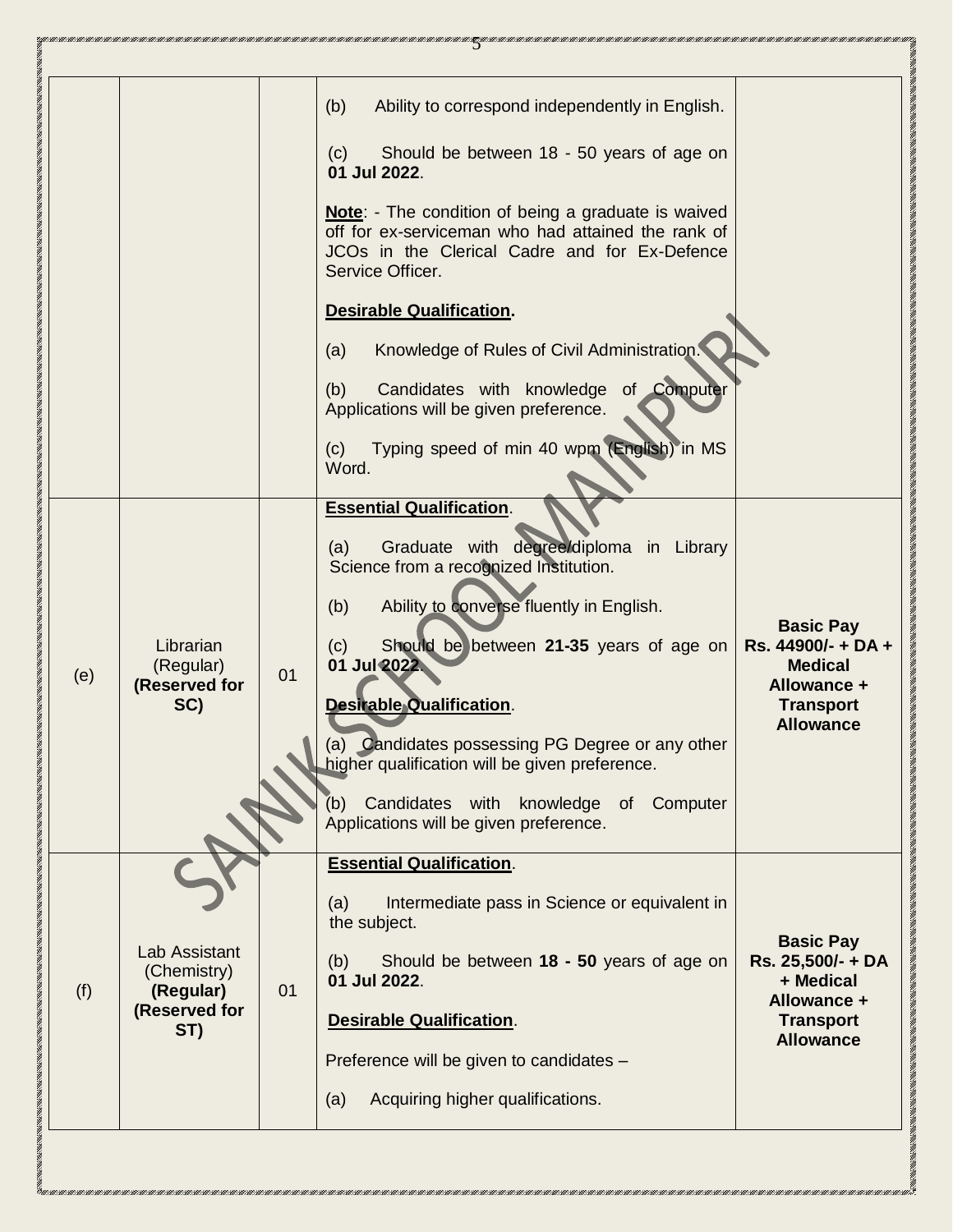|     |                                                                                          |    | Having experience of working in residential<br>(b)<br>schools.<br>(c) Candidates with<br>knowledge of Computer<br>Applications will be given preference.<br><b>Essential Qualification</b>                                                                                                                                                                                                                                                                                                                                                                                    |                                         |
|-----|------------------------------------------------------------------------------------------|----|-------------------------------------------------------------------------------------------------------------------------------------------------------------------------------------------------------------------------------------------------------------------------------------------------------------------------------------------------------------------------------------------------------------------------------------------------------------------------------------------------------------------------------------------------------------------------------|-----------------------------------------|
| (g) | Counselor<br>(Contractual)<br>(Reserved for<br>OBC)                                      | 01 | B.A/B.Sc (Psychology) with certificate of<br>(a)<br>Diploma in Counseling.<br>(b)<br>Ability to converse fluently in English.<br>Should be between 18 - 50 years of age as<br>(c)<br>on 01 Jul 2022.<br><b>Desirable Qualification</b><br>Experience in providing career/educational<br>(a)<br>counselling to students in a reputed school.<br>Registration with rehabilitation counsellor of<br>(b)<br>India as vocational counsellor.<br>Interested in other extracurricular activities<br>(c)<br>and aptitude for residential school life style.                           | Rs. 25,000/-<br><b>Consolidated Pay</b> |
| (h) | PTI/PEM-Cum-<br><b>Matron</b><br>(Contractual)<br>(Reserved for<br>OBC)<br>(Only Female) |    | <b>Essential Qualification</b><br>Degree or Diploma in Physical Education<br>(a)<br>from reputed organization.<br>Should be between 18 - 50 years of age as<br>on 01 Jul 2022.<br><b>Desirable Qualification.</b><br>(a)<br>Minimum 2 to 3 years teaching experience in<br>sports and Physical Education.<br>(b)<br><b>Proficiency in English</b><br>(c)<br>Attainments in sports/Art/Music<br>For the post of Matron in Junior/Holding<br>(d)<br>Houses, mature ladies without encumbrances and<br>with experience of handling children with affection<br>will be preferred. | Rs. 25,000/-<br><b>Consolidated Pay</b> |
| (j) | <b>Nursing Sister</b><br>(Only female)<br>(Contractual)<br>(UR)                          | 01 | <b>Essential Qualification</b><br>(a)<br>Nursing Degree/Diploma from a recognized<br>University/Institution.<br>05 years experience or ex-serviceman of<br>(b)<br>Medical Assistant trade with at least 05 years service<br>after Training.                                                                                                                                                                                                                                                                                                                                   | Rs. 25,000/-<br><b>Consolidated Pay</b> |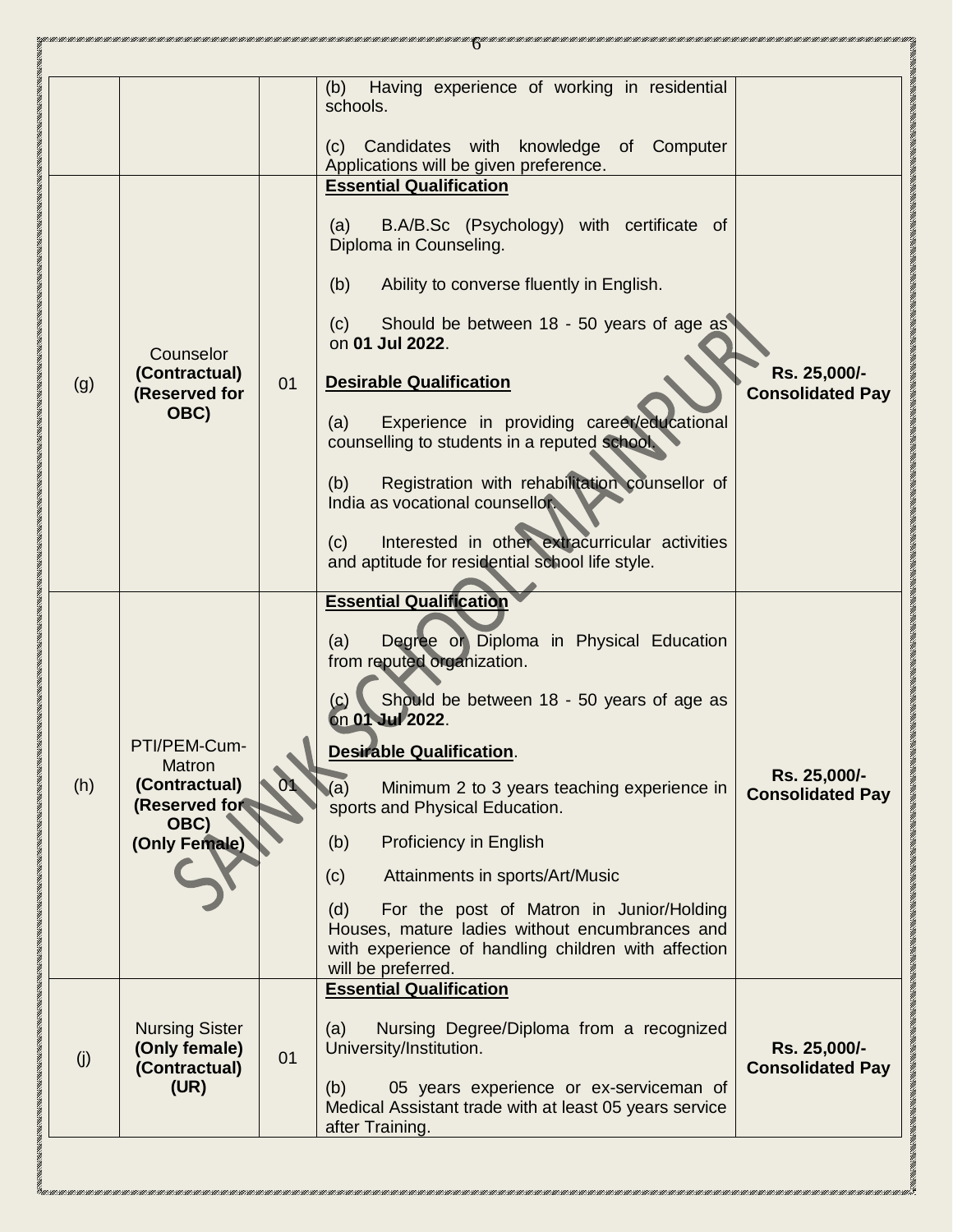| Should be between 18 - 50 years of age as<br>(c)<br>on 01 Jul 2022.                             |  |
|-------------------------------------------------------------------------------------------------|--|
| <b>Desirable Qualification.</b>                                                                 |  |
| (a) Candidate with experience of working in any<br>residential school will be given preference. |  |
| Individual able to speak fluently in English will be<br>(b)<br>given preference.                |  |

2. **Allowance and Perquisites**. Accommodation inside the school campus (If a residential accommodation cannot be provided to a member of staff, he/she will be paid HRA in lieu of it), Transport Allowance, DA, Contributory Pension under National Pension Scheme, Medical Allowance, subsidized education/schooling for two biological children from Class VI to XII for regular employees only.

3. **Other Conditions.** Sainik Schools Society Rules and Regulations in vogue and as amended from time to time will be applicable. All regular appointments except general employees will be made with All India Transferability Clause.

4. Eligible and interested candidates may apply in the prescribed application format which may be downloaded from Zila Parisad Mainpuri website **www.mainpuri.nic.in** & School Website **www.sainikschoolmainpuri.com**

5. Applications with attested copies of testimonials along with stamp of Rs. 25/- self-addressed envelope (9"x4") Qty-02 and non refundable Demand Draft for an amount of Rs 500/- for Gen/OBC candidates or Rs. 250/- for SC/ST Candidates drawn in favour of **"Principal Sainik School Mainpuri"**, Bank Details – **SBI Bank, (Station Road, Mainpuri)**, IFSC Code - **SBIN0000675** should reach the School at the address: **Principal, Sainik School Mainpuri, Village- Nouner Kharra, Agra Road, Tehsil- Sadar Mainpuri, District-Mainpuri, Uttar Pradesh – 205119.**

6. Selection will be made based on individual's performance in written test, skill test and interview. Shortlisted candidates meeting all eligibility criteria will only be called for written test, skill test and interview. No TA/DA will be admissible for attending the selection tests.

7. The School administration reserves the right to cancel all or any of the vacancies due to nonavailability of suitable candidates or administrative/policy reasons. In case of non-availability of suitable candidates in a specific category, the unfilled vacancies will be filled from other categories.

8. Reservation policy for SCs/STs/OBCs will be followed as per Sainik School Society Rules and Regulations.

9. Application should reach latest by **21 Mar 22** (Applications received after the due date will be treated as rejected) at the following address:-

 **Principal Sainik School Mainpuri Village – Nouner Kharra Agra Road, Teshil – Sadar Mainpuri District –Mainpuri**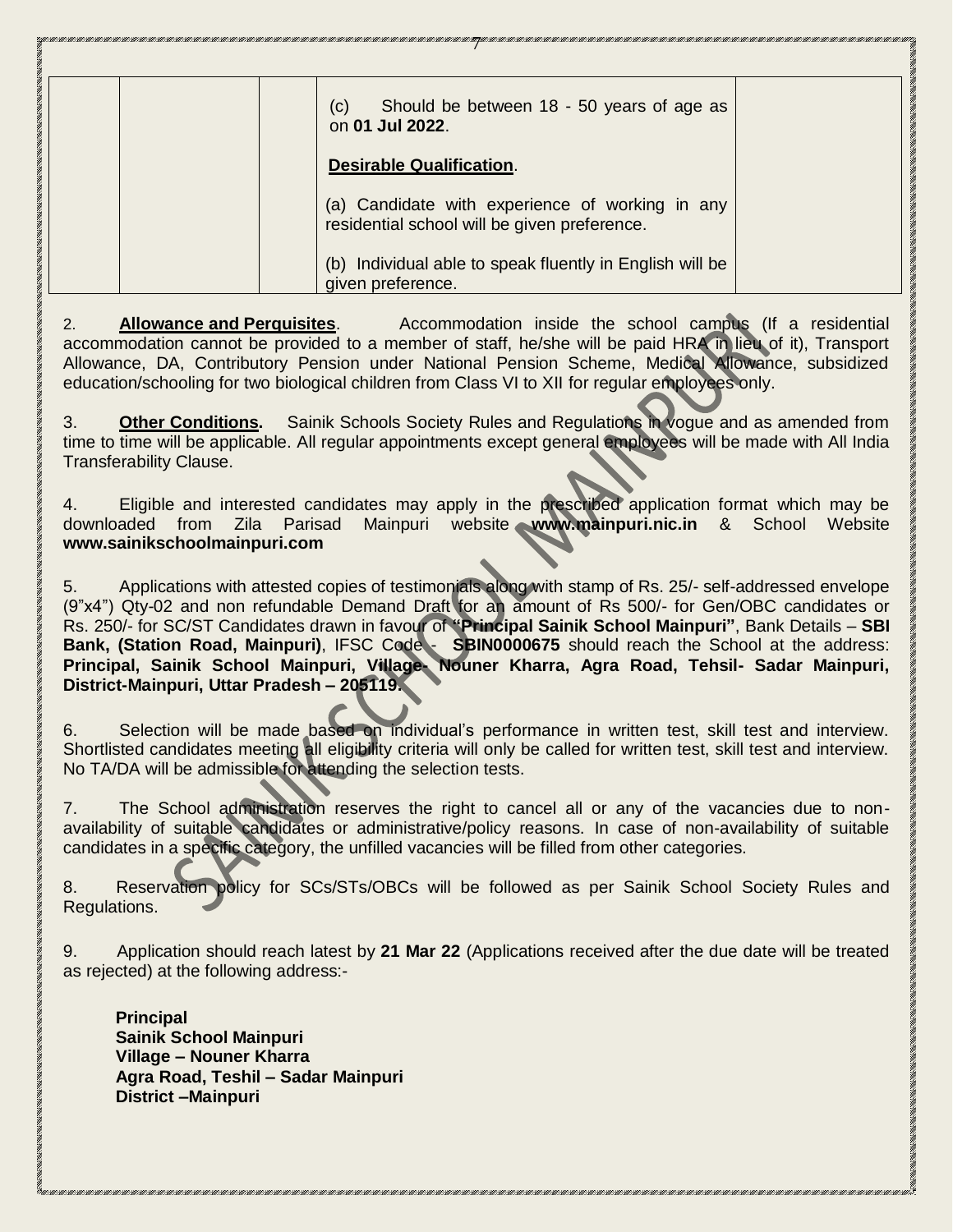10. Candidates are required to submit their working email ID in legible writing/clear hand writing for issuing of the call letters for written examination/skill test. Call letters will primarily be sent by email and registered post only. Working Mobile number is also mandatory for communication.

SATAINTS CHOCK ARTISTS

TERESI DENGAN SERIESI SENTESTIKA SENTESTIKA SENTESTIKA SENTESTIKA SENTESTIKA SENTESTIKA SENTESTIKA SENTESTIKA SENTESTIKA SENTESTIKA SENTESTIKA SENTESTIKA SENTESTIKA SENTESTIKA SENTESTIKA SENTESTIKA SENTESTIKA SENTESTIKA SE

8

**Place: Mainpuri Principal, Sainik School Mainpuri**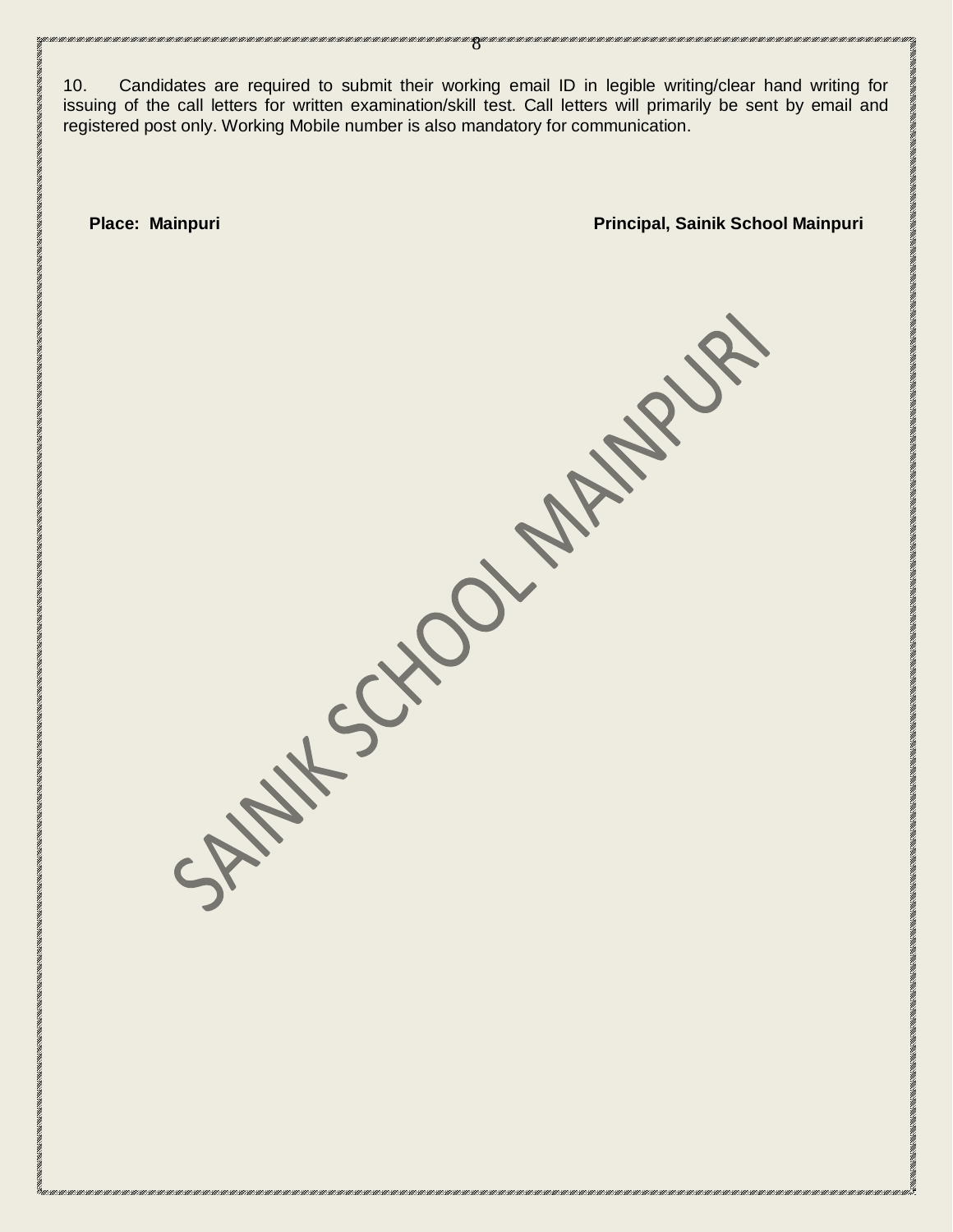

| Qualification<br>Year   |          | <b>Subjects Studied</b> | <b>Institute Name</b> |      | <b>Medium of</b>    |
|-------------------------|----------|-------------------------|-----------------------|------|---------------------|
|                         | Language | <b>Others</b>           |                       | %age | <b>Instructions</b> |
| Secondary               |          |                         |                       |      |                     |
| <b>Senior Secondary</b> |          |                         |                       |      |                     |
| <b>Graduation</b>       |          |                         |                       |      |                     |
| <b>Post Graduation</b>  |          |                         |                       |      |                     |
| <b>Any Other</b>        |          |                         |                       |      |                     |

 **Note: Please attach copy of all certificates/documents**

MINI INTERESTATE DA INTERESTATE DE LA TERRA DE DE LA MINI DE LA TERRA DE LA TERRA DE LA TERRA DE LA TERRA DEL